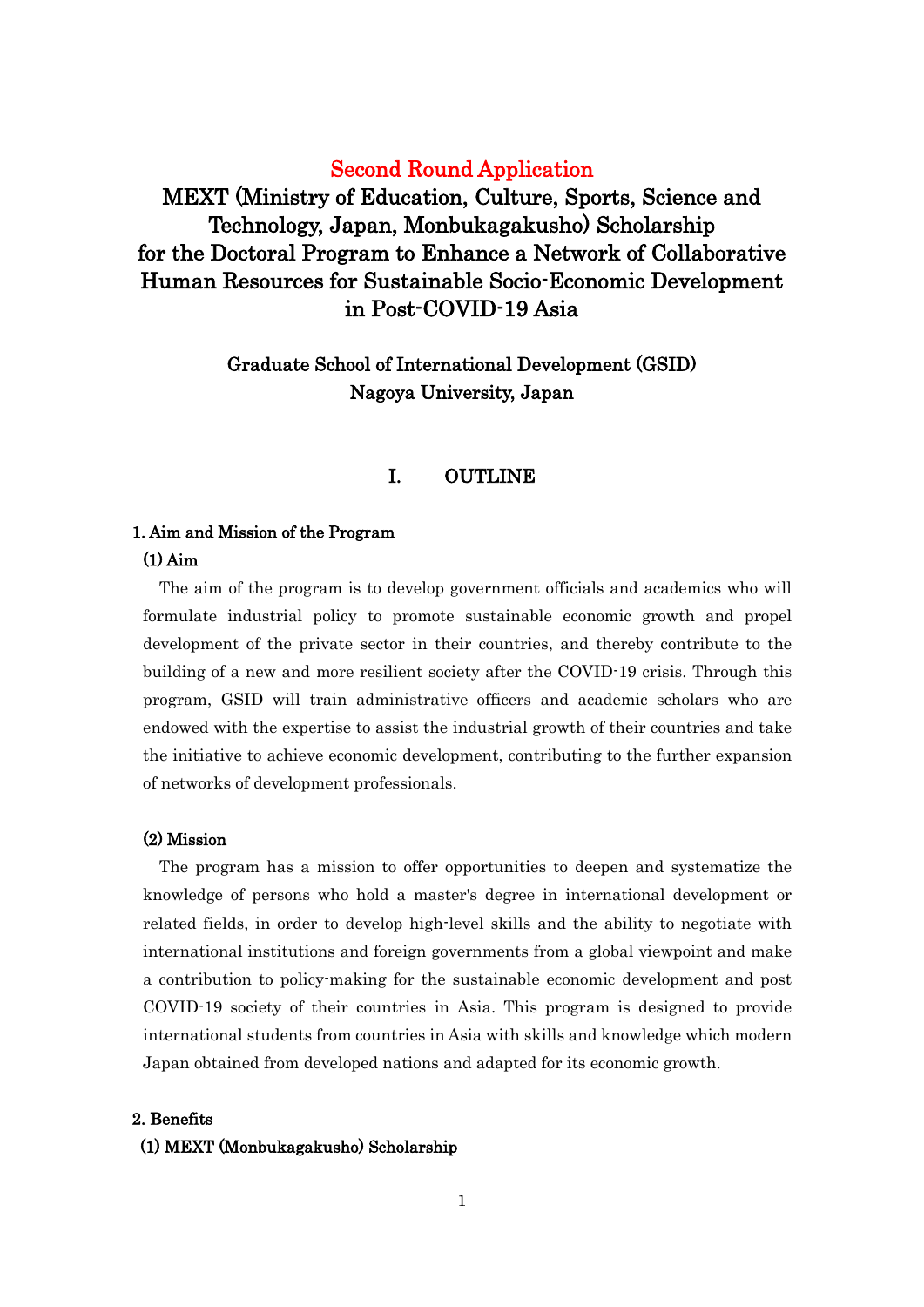Students selected through the examination will be recommended for the scholarship of the Ministry of Education, Culture, Sports, Science and Technology (MEXT), Japan. The MEXT scholarship will be awarded to successful applicants for three years.

### (2) Disqualification

 The scholarship may be terminated upon the recommendation of the GSID at any time for one or more of the following reasons: failure of a scholar to make satisfactory academic progress; failure to comply with the laws of Japan and regulations of Nagoya University; misconduct; and/or breaches of the conditions of the MEXT scholarship or Student Visa.

#### 3. Openings Available

One.

#### 4. Fields of Study

International Development and Cooperation

 (Economic Development Policy and Management, Peace and Governance, Education and Human Resource Development, Inclusive Society and State, Poverty and Social Policy)

#### 5. Eligible Participants and Countries

Eligible persons are those who have obtained or expect to obtain a Master's degree from an accredited university. The applicant must be a national of ASEAN countries, Mongolia, or Uzbekistan.

#### 6. Program Scheme

### (1) Program Duration / Degree

In principle, the duration of the program is three years. Those who obtain the necessary credits prescribed below and pass the dissertation examination will be granted a Ph.D. in International Development.

#### (2) Language

Lectures, practice and other guidance will be conducted in English.

#### (3) Credit Requirements

To become a Ph.D. candidate in the Doctoral Program to Enhance a Network of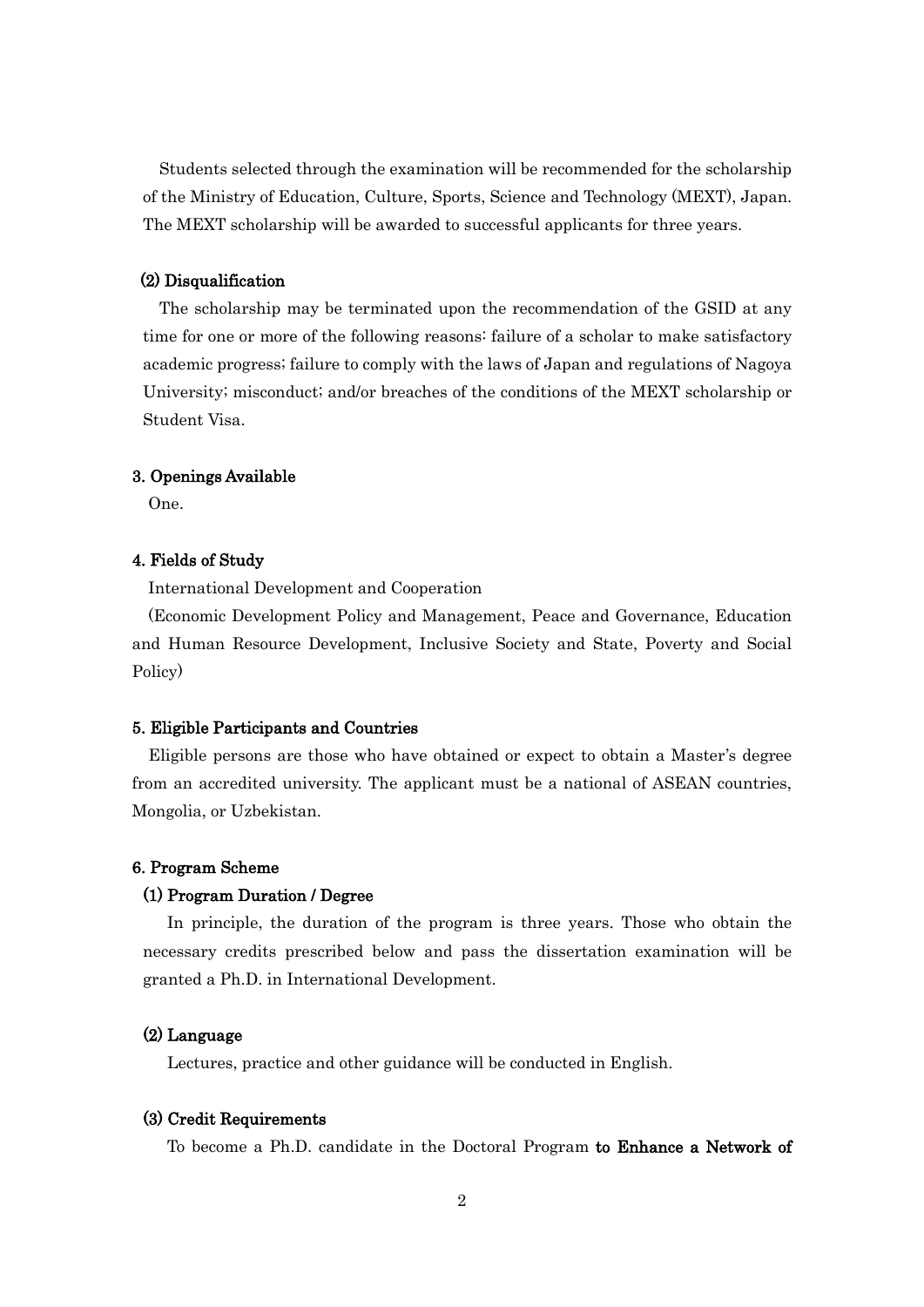### Collaborative Human Resources for Sustainable Socio-Economic Development in Post

COVID-19 Asia, students are required to earn: 6 credits of Dissertation Research I, II, and III (Compulsory).

# (4) Grade Point Average (GPA)

Students are required to get 2.3 or over GPA calculated on the MEXT standard.

GPA= $\{3 \times \text{credits of grade A} + 2 \times \text{credits of grade B} + 1 \times \text{credits of grade C}\}$  total credits of registered courses

| Grade  | $100 - 80$ | 79-70 | 69-60 | $59-0$ |
|--------|------------|-------|-------|--------|
| Grade  |            | В     |       | F      |
| Points | ບ          |       |       |        |

| この表は削除 | $100 - 90$ | 89-80 | 79-70 | 69-60 | $59-0$ |
|--------|------------|-------|-------|-------|--------|
| Grade  | N          | A     |       |       |        |
| Points | ಀ          | ಲ     |       |       | w.,    |

# 7. Time table

| <b>Eligibility Screening</b><br>Application<br>if necessary    | by December 31, 2021                                   |
|----------------------------------------------------------------|--------------------------------------------------------|
| Results of the<br><b>Eligibility Screening</b><br>if necessary | by January 11, 2022                                    |
| <b>Application Period</b>                                      | January 4, 2022 (Tuesday) – January 11, 2022 (Tuesday) |
| Interview                                                      | 30-40 min, by the end of January 2022                  |
| Announcement of<br>Examination<br>Results                      | By the middle of March 2022                            |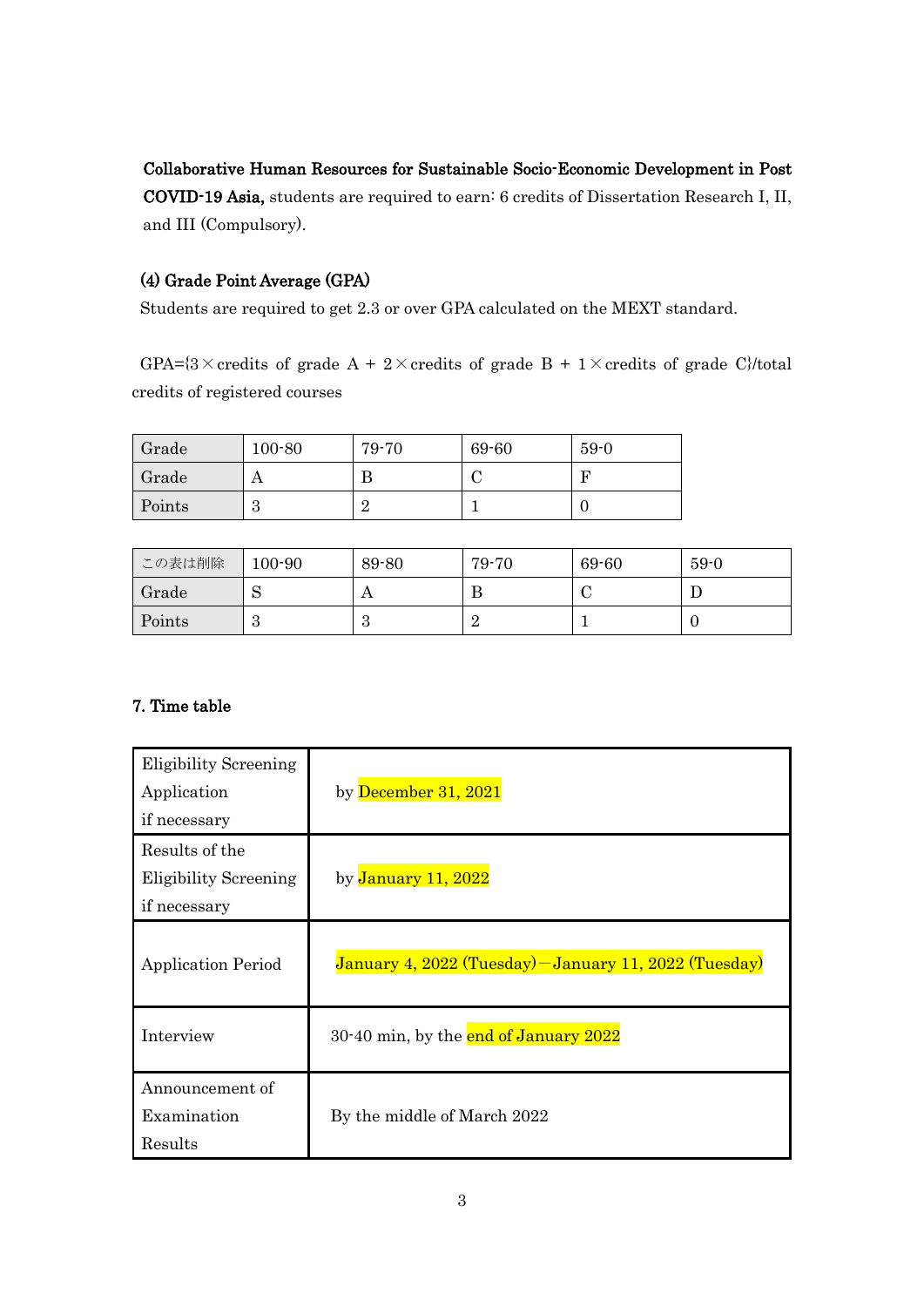| Start Date of the | October 2022 |
|-------------------|--------------|
| Program           |              |

Please note that application documents MUST arrive at the GSID Administrative Office, Student Affairs Division for the Schools of Humanities and Social Sciences, Nagoya University no later than 16:00 on January 11, 2022. ANY applications received after this date and time will not be considered for processing. The original documents will be required to send by post later.

### II. APPLICATION GUIDELINES

#### 1. Eligibility for Application

### (1) Nationality

 The applicant must be a national of ASEAN countries, Mongolia or Uzbekistan.

### (2) Application Requirement

Those who meet one of the following qualifications are eligible to apply:

- (i) The applicant who has obtained or expects to obtain a Master's degree or its equivalent degree from an accredited/recognized university by submitting a Master's thesis written either in English or Japanese. In case the Master's thesis is not written in English or Japanese or if the applicant is awarded a taught Master's degree without submission of a Master's thesis, the applicant must undergo the individual eligibility screening procedures prescribed below.
- (ii) The applicant who has been recognized by GSID in the individual eligibility screening procedures for the examination as having academic abilities equal to those who have a Master's degree on the basis of their research or work experience in a governmental organ or an academic institute, and be not less than 24 years of age by the end of March 2022.

#### (3) Minimum Score of English Proficiency

 To be considered for admission, the following minimum scores are required on one of these tests: an overall TOEFL (Test of English as a Foreign Language) score of 577 (paper-based), or 90 (internet-based); a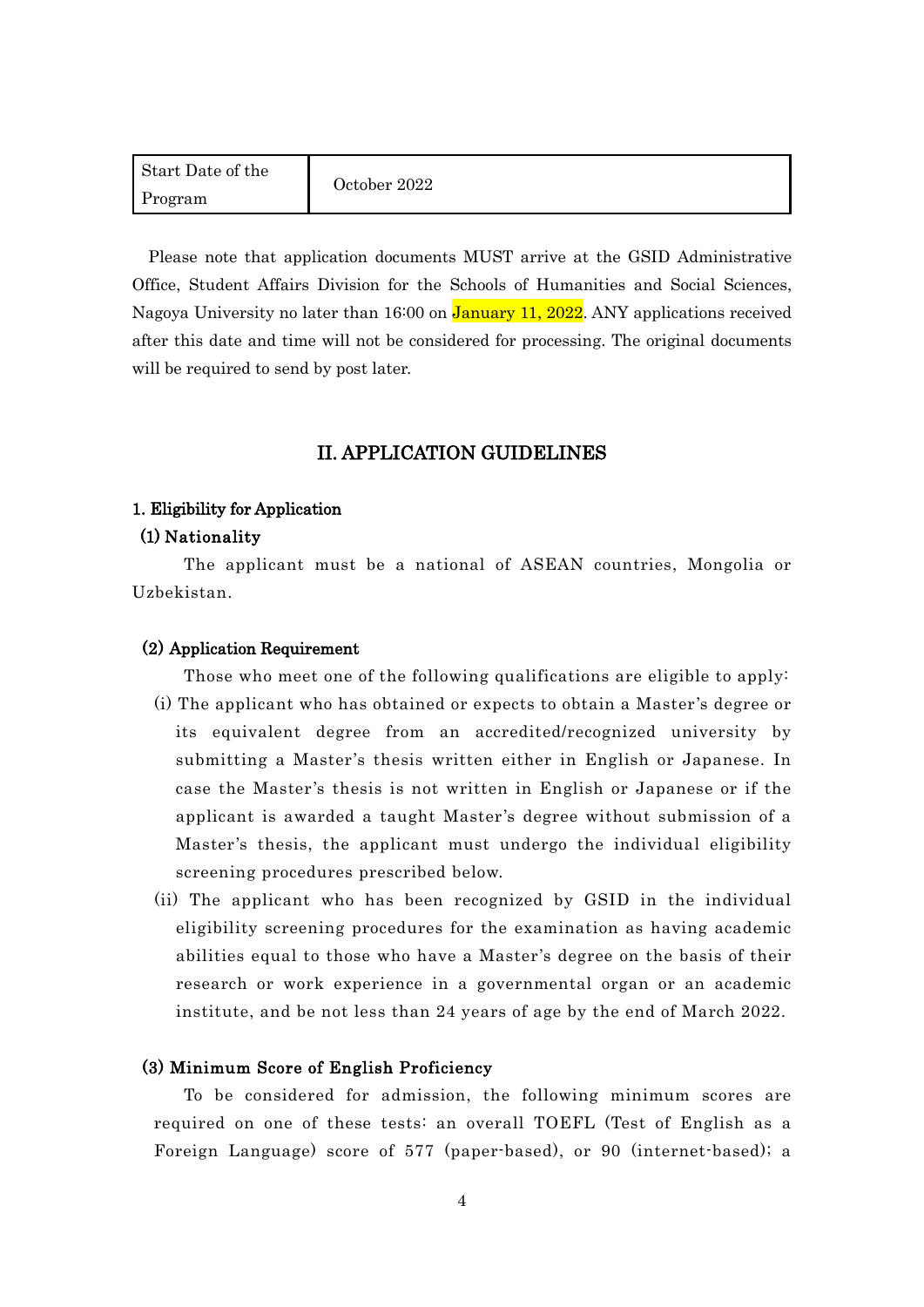TOEIC (Test of English for International Communication) score, which is calculated with the score of L&R (Listening & Reading) test and 2.5 times of S&W (Speaking & Writing) test score, of 1720; an IELTS (International English Language Testing System) score of 6.5 (which should include Academic Reading and Academic Writing), or a Duolingo score of 111. The test should have been taken within five years prior to the application. Institutional test scores such as TOEFL ITP's are unacceptable for submission.

### (4) GPA Requirement

GPA must be 2.3 or over 2.3 in MA program based on the MEXT standard. Refer to 6 (4) on page 3 regarding GPA.

### (5) Age Restriction

 Applications will be accepted from individuals who were born in principle on or after April 2, 1987. For more information, see 2022 Application Prospectus for the Japanese Government Scholarship Program.

Applicants may be requested to submit additional documents, if the GSID Administration Office considers that it is necessary to verify the eligibility of the application.

### 2. Application Procedures

#### (1) A prior consent of a GSID Faculty member

 Before applying for this program, an applicant must obtain a consent of a faculty member of GSID to become the applicant's academic adviser if he/she is admitted to GSID.

### (2) Submission of application

Items (1) to (9) listed in the following section must be completed and submitted to the email address at the bottom of this document during the specified application period. The original documents will be required to send by post later.

#### 3. Application Documents

The applicant must complete and submit the items listed below. Please type or write in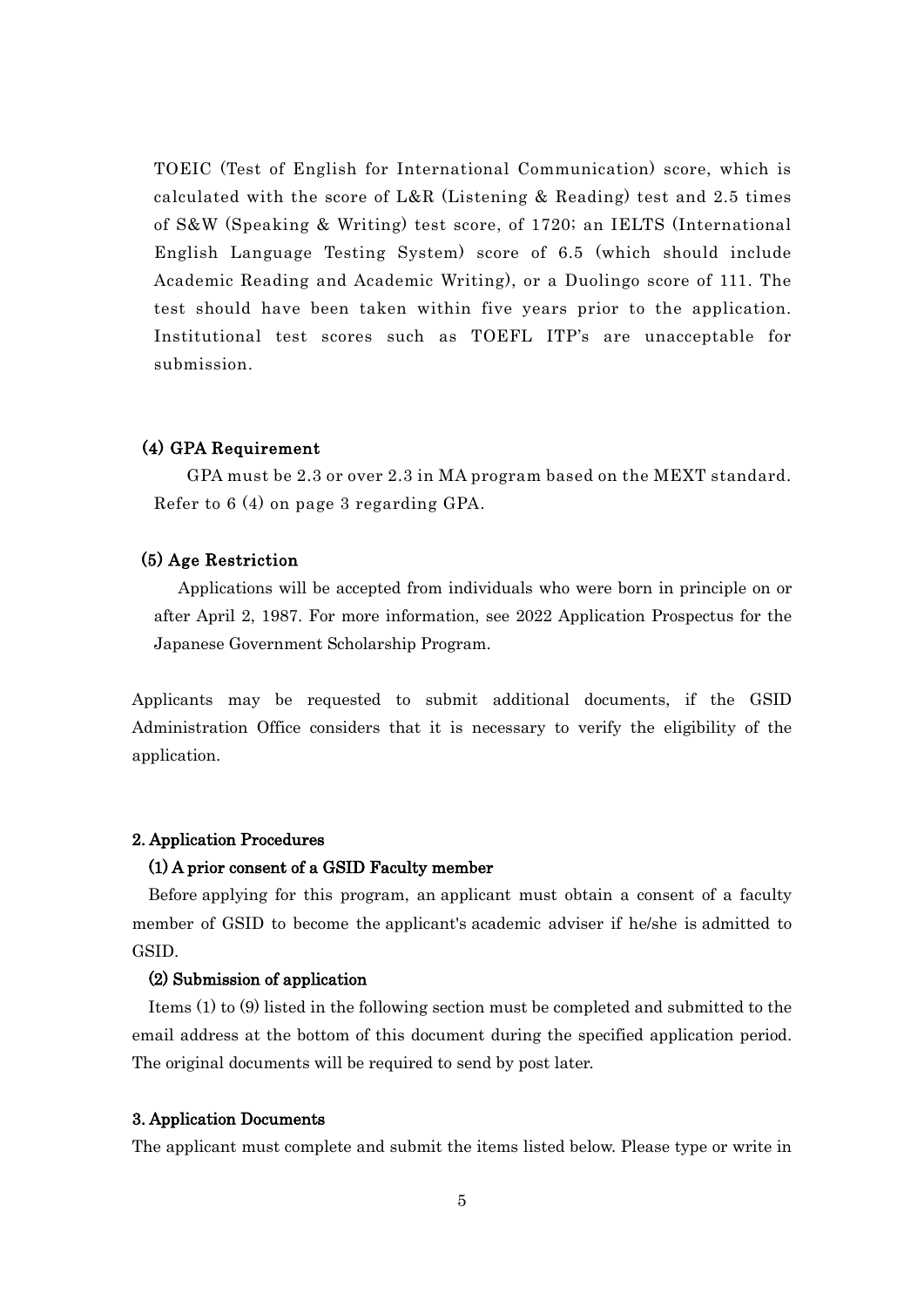English clearly using black ink.

(1) Application Form (Form 1 [provided \[MS-Excel\]\).](https://www4.gsid.nagoya-u.ac.jp/_wp/wp-content/uploads/2021/12/Form-1_Application-Form-updated.xlsx)

- (2) A Statement of the Field of Study and Research Plan (Form 2 [provided \[MS-Word\]\)](https://www4.gsid.nagoya-u.ac.jp/_wp/wp-content/uploads/2021/12/Form-2_Field-of-Study-and-Research-Plan-updated.docx) written in Japanese (5,000 characters or less) or in English (2,000 words or less), on A4 sized paper: 3 copies. In addition to the printed version, send an electronic file (PDF or MS-Word) of the research proposal to the email address at the bottom of this document. In the email, please write your name in the subject line.
- (3) Certificate of health (**Form 3** provided  $[PDF]$ ) based on a medical examination within the past six months.
- (4) A letter of recommendation on the prescribed form  $(From 4 provided [MS-Word])$  $(From 4 provided [MS-Word])$  in English or Japanese. It should be written by the dean of the university you have attended.
- (5) Official transcripts in English or Japanese from the graduate school at which the applicant was enrolled. Photocopies will not be accepted. If the transcript is sent directly from the previous graduate school to Nagoya University, the applicant must ensure that it will reach GSID Administrative Office, Student Affairs Division for the Schools of Humanities and Social Sciences, Nagoya University within the application period.
- (6) Master's degree or professional degree certificate in English or Japanese. Photocopies will not be accepted. If the certificate of the degree is sent directly from the previous graduate school to Nagoya University, the applicant must ensure that it will reach the GSID Administrative Office, Student Affairs Division for the Schools of Humanities and Social Sciences, Nagoya University within the application period.
- (7) The applicant's Master's thesis accompanied by a summary of the same in English or Japanese (1,200 words in English or 3,000 characters in Japanese). Three copies of a supplementary thesis or paper can be attached. In addition to the printed version, send an electronic file (PDF or MS-Word) of the Master's thesis/research paper to the email address at the bottom of this document. In the email, please write your name in the subject line.
- (8) A photocopy of certificate of an English language proficiency: An Official Score Report of TOEFL (Test of English as a Foreign Language), IELTS (International English Language Testing System), Duolingo, or TOEIC (Test of English for International Communication) score, which is calculated with the score of L&R (Listening & Reading) test and 2.5 times of S&W (Speaking & Writing). Only scores from tests taken within five years prior to the application are valid. A photocopy of the official test score must include an ID photo. Institutional test scores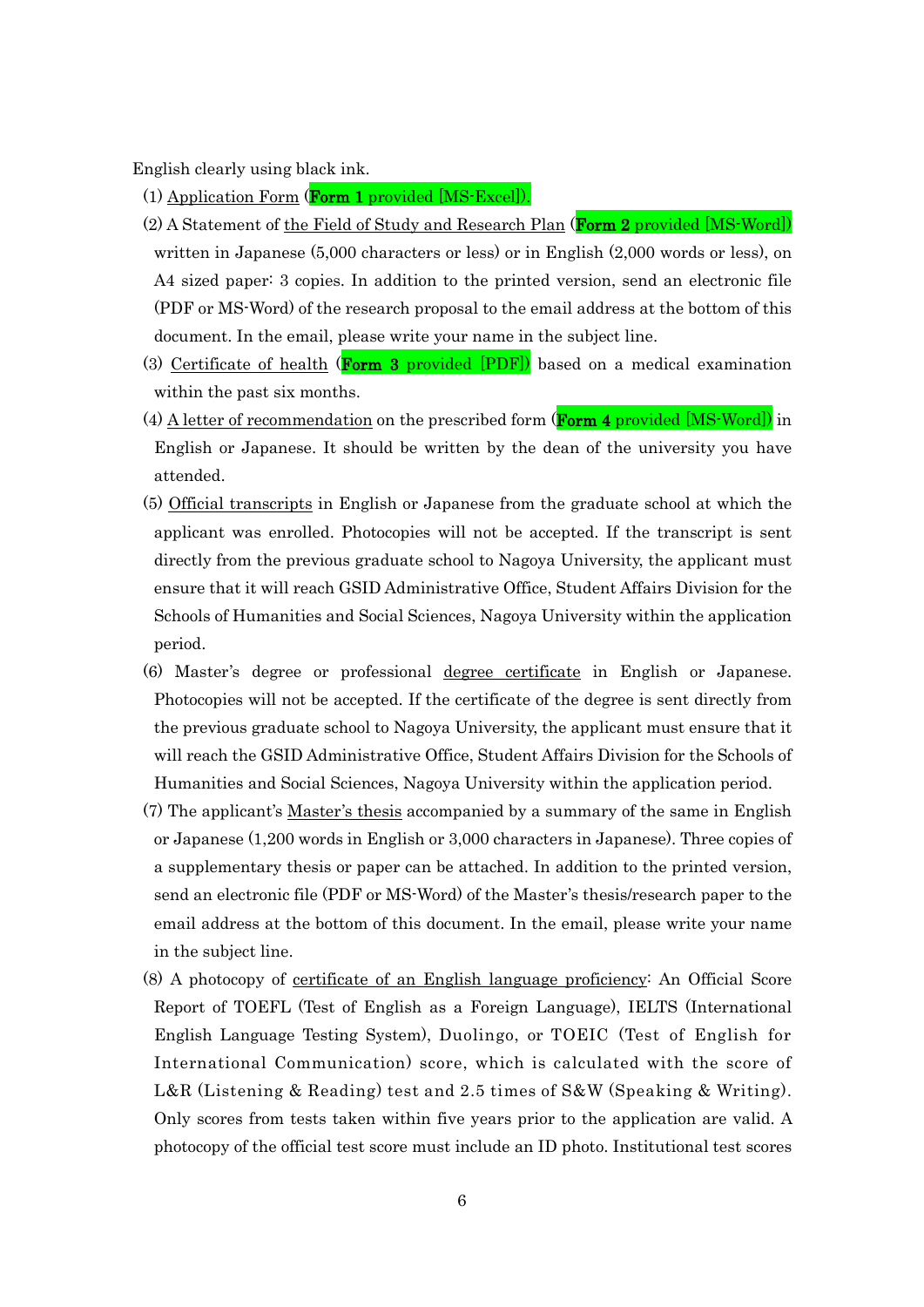are unacceptable for submission. Those who have earned a Master's degree from GSID do not need to submit this.

- $(9)$  A photocopy of the applicant's <u>valid passport</u> showing the passport number and their photograph.
- (10) Publications: A list of books, articles, or theses the applicant has published, if any, giving the title, date of publication, name of publisher and a summary in English or Japanese.
- (11) A report on work experience pertaining to policy-making or international development and/or cooperation, if any. The report must be approximately 1,200 words in English or 3,000 characteristics in Japanese in length on A4 size paper.

 If the applicant has questions regarding any of the information above, please contact GSID Administrative Office, Student Affairs Division for the Schools of Humanities and Social Sciences, Nagoya University.

#### 4. Selection Process

 Selection will be carried out on the basis of submitted documents and an interview. The applicants will be interviewed in their country of residence either via videoconference or face-to-face conversation by the middle of January 2022. Details about the interview will be provided in due course.

### 5. Announcement of Examination Results

An official letter of results will be sent out by postal mail by the middle of March 2022.

### 6. Entrance Registration Procedures

Details will be provided in due course.

### 7. Other Information

(1) After applications have been submitted, changes in submitted documents are not permitted. Also, submitted documents will not be returned.

(2) Please refer to the GSID website (https://www4.gsid.nagoya-u.ac.jp/en/) for more details.

#### 8. Privacy Policy

The applicant's name, mailing address and other personal information included in the application documents will be used only for the purpose of grading and registering